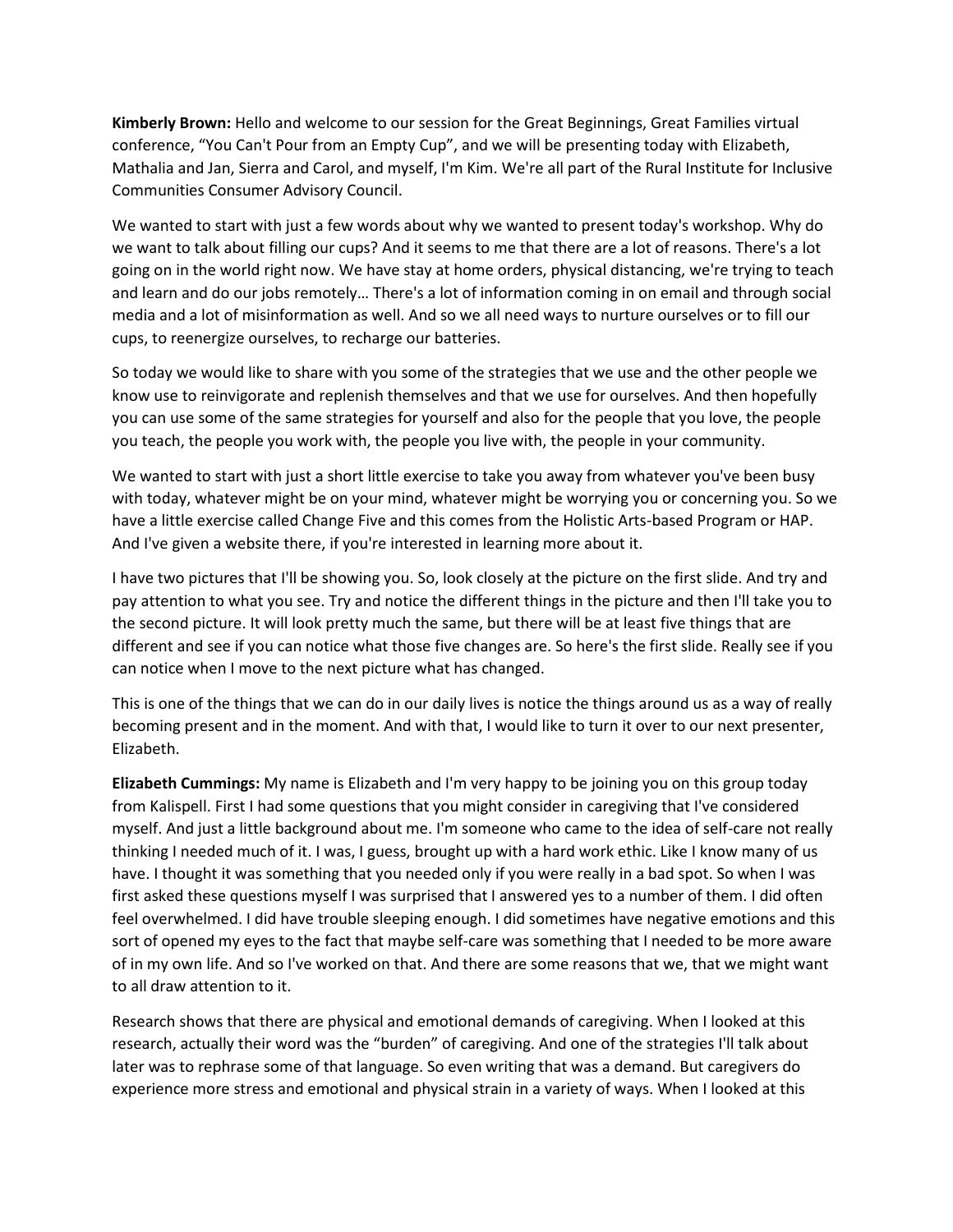some time ago what resonated with me was the last point, that over half of caregivers report challenges going to the doctor, I have a son with a disability, but I also have two children with medical conditions. So medical awareness and caregiving is a part of my life. It's always been a part of my life. But sometimes I've really had to push myself to find time to get to the doctor myself. In fact, I'm doing that right now because we're trying to get all of our appointments in before we go back to school. And it's challenging. I'm struggling to find my own time, but I'm aware of this. Now, this type of acknowledgement helped me kind of expand my own concept of self-care and taking care of myself physically, as well as emotionally.

And so if you felt that way, if you've experienced some of that emotional or physical strain, stress, or feelings of being overwhelmed, you're not alone. And I'm right there with you. My name is Elizabeth. This is my son Charlie. Charlie has developmental disability. And he has been a joy in my life and led me on this process of discovery. He is 13 and that's where we are in our own stage of life. It's grown and I know it'll continue to grow. I'm also a special education teacher so hope to share some thoughts about the times that we're going through in education right now and the importance of taking care of ourselves in education, that self-care is different for everyone. And these ideas here, actually the first thing caregivers say they use for self-care I didn't include here. We'll talk about that at the end. But they're ranked in order and that means the second most thing people talk about is finding time to exercise physical health.

And I included a picture of a beautiful hike in Montana. We're right here at the base of Glacier Park. And so that's been something, that's when I can find the time to do it. Very rejuvenating for me. Social support for me has looked always like trying to find other parents who understood our life and all that has come with it, and so we've actively been involved in social support groups or individuals with special needs and their families in many ways over the years. It's changed over the years. I know it'll continue to change.

For me also, though, it means balance. Sometimes I want to be learning and taking from friends who aren't on the same journey I am, too. So for me, that's been important.

Developing hobbies for me has looked like choir. I've loved singing and art and music as a release, a form of processing and creating joy. And I haven't too much found that small luxuries and media are part of my self-care but obviously they are for others, if they're on the list. Seeking information, building understanding about the needs of my son and other families has been important for me.

But I found that I have to plan for it. And I was fortunate because I worked with someone early in my journey and in caregiving who helped encourage me to journal. And to help me understand what did self-care mean to me, knowing that it means something different for everyone.

And I liked the visual on the left here. Because I'm a visual person. I guess I relate well to this but for me self-care, also, it just means balance, trying to strive for balance. And what I liked about this image is It presents care for your body care for your spirit care for your mind. Engagement in your community. And for me, I wanted to try to have balance in all of those things, even if I can't achieve them.

At all times, that was something that I wanted to develop with intention, and I also really liked the prompt at the bottom: "Who can support you in this particular need?" For me, self-care has only been able to be achieved at all by asking for help. And that's been something that I've had to learn how to do.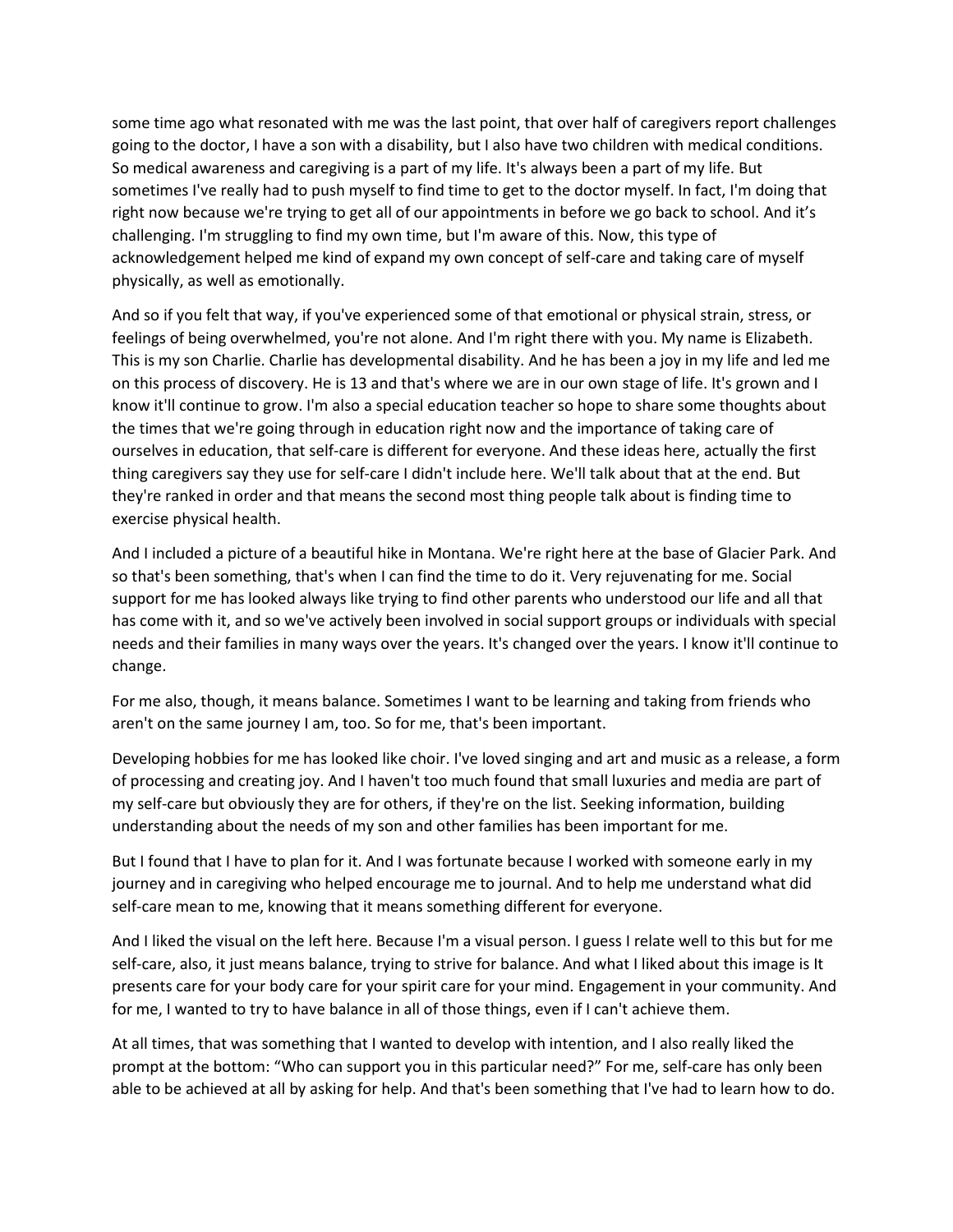It's been part of my own self-care journey. I'm not always that good at it, still, so I'm working to continue to grow in that, but I have learned that that's a foundational skill and self-care for me. So, these plans have been have been helpful. I still find with the demands on my time that I have to be even more intentional. I have to schedule it into my calendar and into my Google Calendar. And even if the day doesn't develop as planned, and the calendar doesn't get followed, I thought if I tried to do it and make the time for it in my day then I'm more likely to be successful than otherwise.

Still, there are a lot of barriers to achieving self-care in my life. Just to share a little bit, I am a single parent. I'm a full-time single parent, work full-time, and we don't have help, really, in the home, outside of my family, who is very helpful. So there. So I want to be very realistic that there are a lot of natural barriers. And sometimes that's led to frustration and for me that's what I fall back on in those times is really mindset. It's something that I'm trying to get better at. But I am working to develop a growth mindset about self-care and by that I mean trying to approach those barriers and approach those challenges in a way that's more likely to lead to a positive outcome.

Let me show you what I mean. We talk about growth mindset in schools and working with our students as a way to approach a challenge. And so growth mindset is a way of trying to learn from our failures, learn from our experiences and challenges and view obstacles as problems that we can play around with and try to figure out how to solve. Also in this method is trying to learn from others and trying to get inspiration from others. I know that's one of the reasons I've wanted to be involved in this group is to learn from others who are sharing their journey with me. So when I get frustrated that I can't do as much as I wanted to, for example, it's very hard for me to get to the gym. I rarely have 45 minutes at a time. I usually have about 10 minutes. One of the ways I have applied growth mindset is I do home exercise. So I can often do 10-minute periods, maybe even three of them. And I've tried to view that as a success, even if I fail at getting to the gym.

We've had many challenges that have come personally in our life with puberty with having a new teenager and that's brought some humbling experiences that have at times felt very hard. A growth mindset applied to that might mean I need to reach out now for help to new practitioners. Maybe I need to try some new interventions in our house. Acknowledging maybe that things are really hard right now, but with time, I'll get better at it.

One of the words in growth mindset that we work with with students is we prioritize the word "yet". I haven't learned quite how to have a teenager with a complex disability yet, but I am working on it. And so that kind of language has helped me tremendously. Just a couple of applications for practitioners and schools. I like these word phrases for students. "I'm not good at math." Instead of saying that, I might think of, "I'm learning to get better at math. I'm getting help, and getting better." I think you've been teaching. Right now as teachers, we need to think about this concept with our challenges. "I'm not good at remote teaching" and instead of saying that I might think of that "I'm learning to be a good online teacher". That might be the type of mindset.

There is a curriculum for this called the Big Life Journal. I shared it. There's focus on goal setting and on approaching challenge with as much of a positive mindset as we can. I have not used it. So one of my growth mindset goals is I've purchased it, and I'd like to try it with my students this year.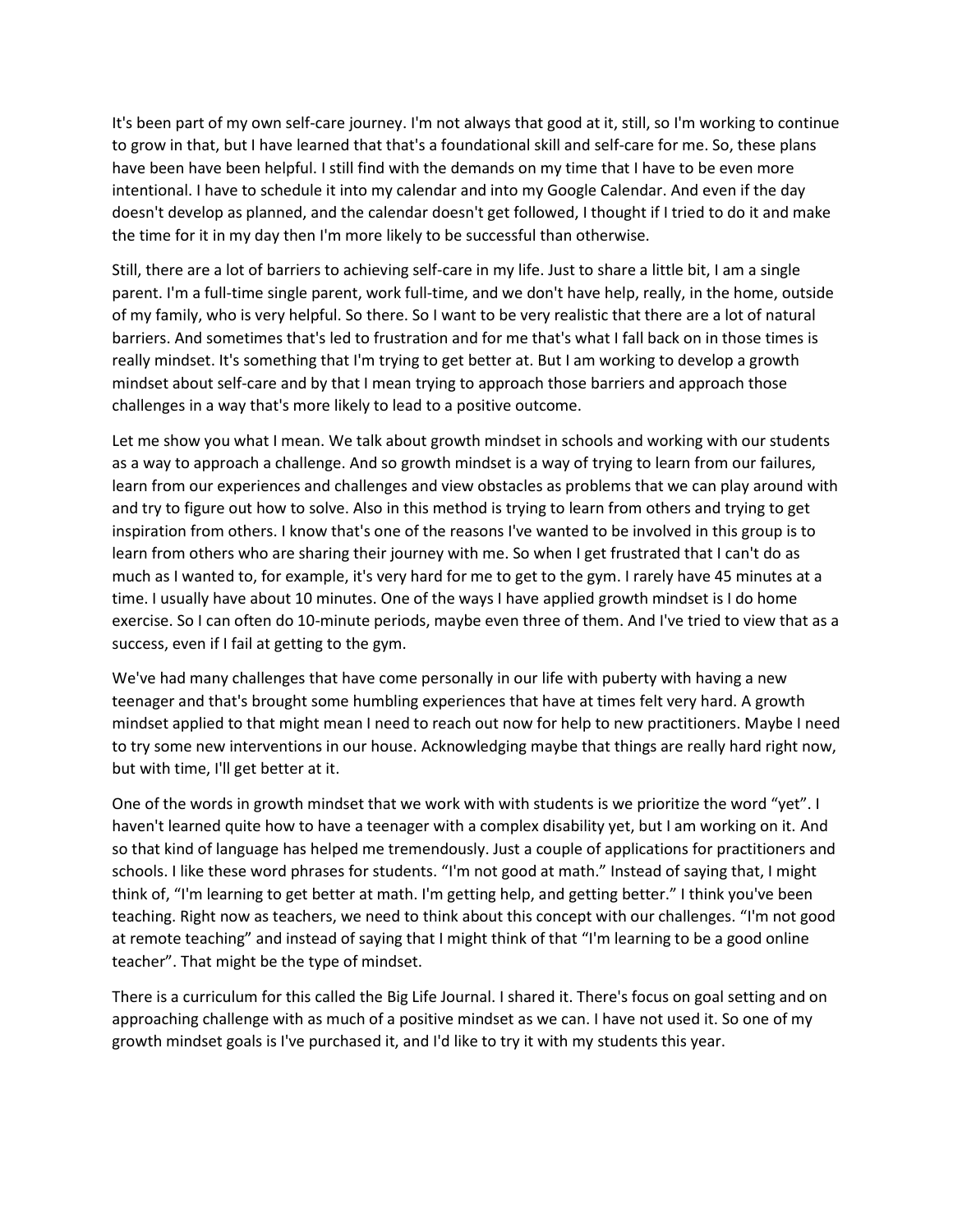A couple of thoughts moving into. Remember I said the top, the top self-care strategy that parents and caregivers point to and mention as important to them, I saved for last. And that was mindfulness. Kim mentioned this at the beginning. This again was a topic, I had school 20 years ago, education school, and I didn't learn anything about this. We didn't know much about trauma-based education or what it was. I didn't even know how to define the idea of mindfulness. Now I know it means bringing the present moment to the future, any tool that makes you focus on the present, but I literally did not learn that until decades into my life. And actually, when I worked outside of the school system with teenagers who struggled very much and we were using a meditation program with them. And what I noticed, very quickly, was that that helped behaviors, helped calm students. That it helped with impulse control in youth who struggled with that and so when I went back to school, it was one of the things that I did study. I'd wanted to learn more about how we applied it to education and learned that it had a lot for me as a parent, and as a teacher for me trying to employ and practice mindfulness. It helps my anxiety. They're telling me it has good health benefits, and I believe them because I've experienced that. I know it's helped me bring more self-awareness. And I do believe in our classrooms that helps build attention and self-control in our youth. So we're working on doing that in our classroom.

Here are some of the tools that we're using. And this is my son here. Charlie working. This was actually in our home. He's working on calming his own body using some yoga techniques. These are students in my classroom working on the same thing and a couple of recommendations. Headspace, this is just a website that's kind of a clearinghouse. For anyone interested in using these principles more, I've used the Calm Meditation app and school as well as the Mind Up curriculum. That's kind of a sensory-based curriculum. I think it has some beautiful skills and helping children learn to notice things, learning to explore their senses. We've developed some of those exercises into some really nice writing. I do teach special education, high need special education, and it's been accessible for some of my students with, of course, modifications. And the yoga for kids site as well.

So I wanted to leave you today with something that maybe embodies some of these concepts. As you look back on this poem, maybe it's something you want to write about or reflect about. I was invited to do this in a writing circle as part of my own self-care that we did virtually as well. The leader shared this poem and encouraged us to think, what do we want to take and learn from this period? What do we want to be different? So I'll end by sharing it with you.

Starting here. What do you want to remember? A sunlight. Sunlight creeps along the shining floor. That scent of old wood hovers. What softened sound from outside fills the air? Will you ever bring a better gift for the world, than the breathing respect that you carry wherever you go right now? Are you waiting for time to show you some better thoughts? When you turn around starting here, let this new glimpse that you found carry into evening all you want from this day. This interval you spent reading or hearing this, keep it for life. What can anyone give you greater than now starting here? Right in this room. When you turn around.

**Kimberly Brown:** Thank you Elizabeth. Next I would like to introduce Sierra and Carol Lode.

**Sierra Lode:** Hello, my name is Sierra and I live in Helena. I have cerebral palsy, and not only can't use my hands, I can't speak either. But I have this great communication system that I use with a keyboard that I can spell by using my eyes and it turns what I write into audible speech. It is truly a godsend.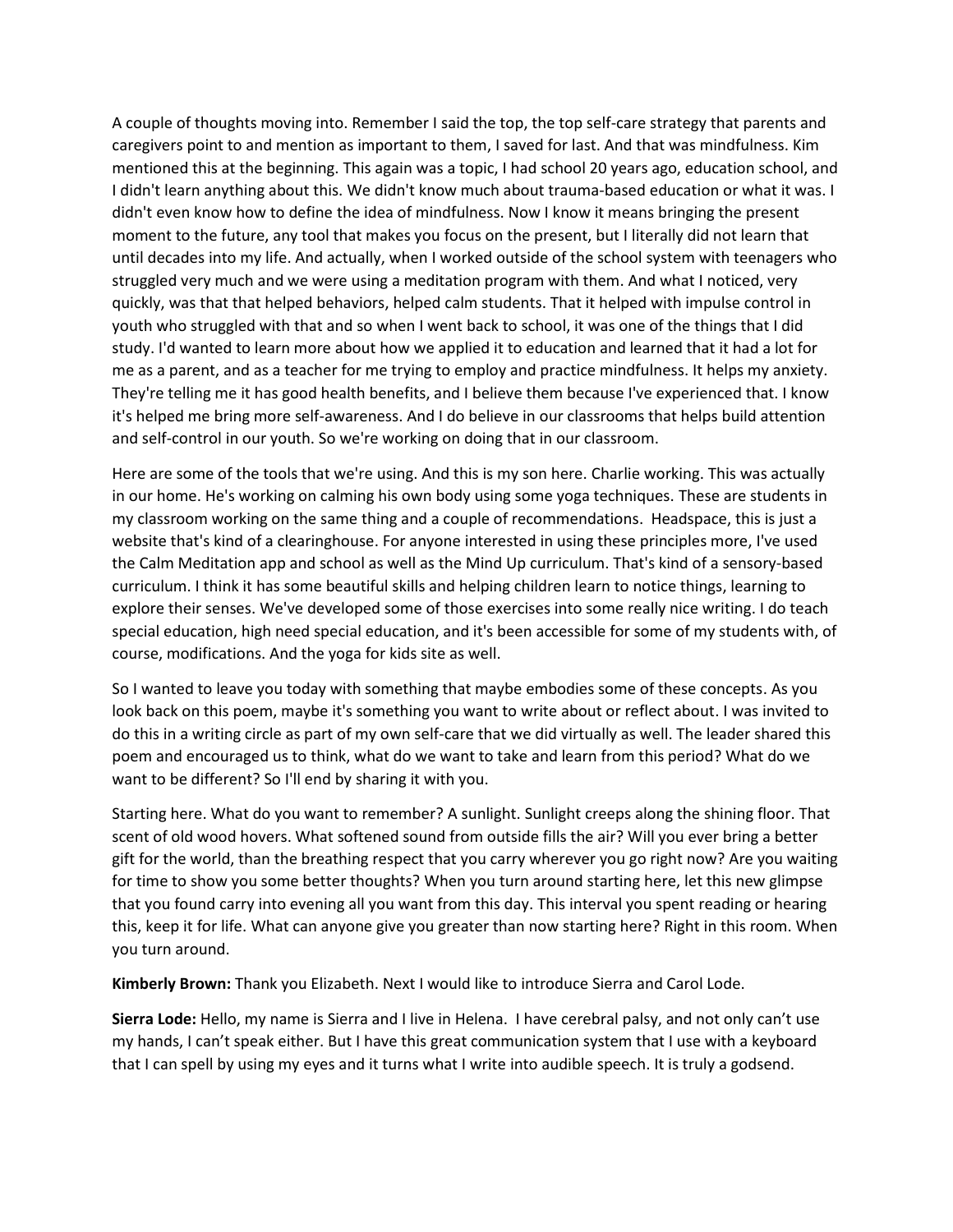I have a very creative mind, but since I can't do creative projects physically, I have come up with a system to use coloring books and colored pencils to express myself, make gifts for others, decorate, and de-stress. I believe that one of God's greatest gifts is the gift of color.

There are thousands of fantastic coloring books available these days in different themes to appeal to adults. I have two books that I love to color in. One is a book of angels, and the other is called "All Things Bright and Beautiful", adapted from a children's hymn. All things bright and beautiful, all creatures great and small, all things wise and wonderful, the Lord God made them all.

I am now known among my friends as a "color artist". I hope you enjoy watching how I fulfill my creative aspirations at the same time as I de-stress, keep anxiety at bay, give gifts that I have created personally, and all while having fun and of course, staying safely at home.

**Carol Lode:** So this is the "Book of Angels" coloring book. And to give you an idea, here's one of the pictures that she's already colored. This is the inside page of the book. And this happens to be the angel of butterflies and this is, this is Sierra's version. I don't know if you can see it but there are places on here where she chose to use glitter, which really sets it out.

This page you're looking at now is one that she took out of the book and framed. There have been, in the angel book, there's themes like she had puppies, the angel had puppies all over. And Sierra colored that one and gave it to her friend who has dogs. And then there was one that had kittens all over with the angel and she gave that to her friend who loves cats. These are some of the other books that she has. This one was a Christmas gift. This one, "Faith, Hope, and Love", each one picture has a Bible verse such as that.

I hope you can see how intricate the spaces are. But Sierra picks the color of every blank space. There's one that she hopes her dad will work with her on, a Montana coloring book. And this is the one that she's really been working on. She's going to leave all the pictures in the book and keep it as a keepsake. This is "All Things Bright and Beautiful". These make great gifts. You can find them in hobby stores. All of these were just plain black and white. This one is about the hymn. All things bright and beautiful. It's actually written in music. That's one of my favorites. Oh, I'm Carol. I'm Sierra's mom. And then there's a line on each page from the hymn. So each little flower that opens, each little bird that sings, He made their glowing colors, he made their tiny wings. After this, as you can see, there are lots of pages that are done.

She started off with the pencils. Now she's up to about 100 pencils now. And her caregiver numbered each one a special number. She started with 25 colors.

So, she uses her communication system. We're going to share a sample here. The dream catcher angel. So we're going to show you how she does this with the assistance of someone can absolutely use their hands, but she picks every color in every space. So you want to start with the dress? Yes? Okay. What number would you like her dress to be? Give me a number or a color name.

**Sierra Lode:** Light.

**Carol Lode:** Light.

**Sierra Lode:** Light. Brown.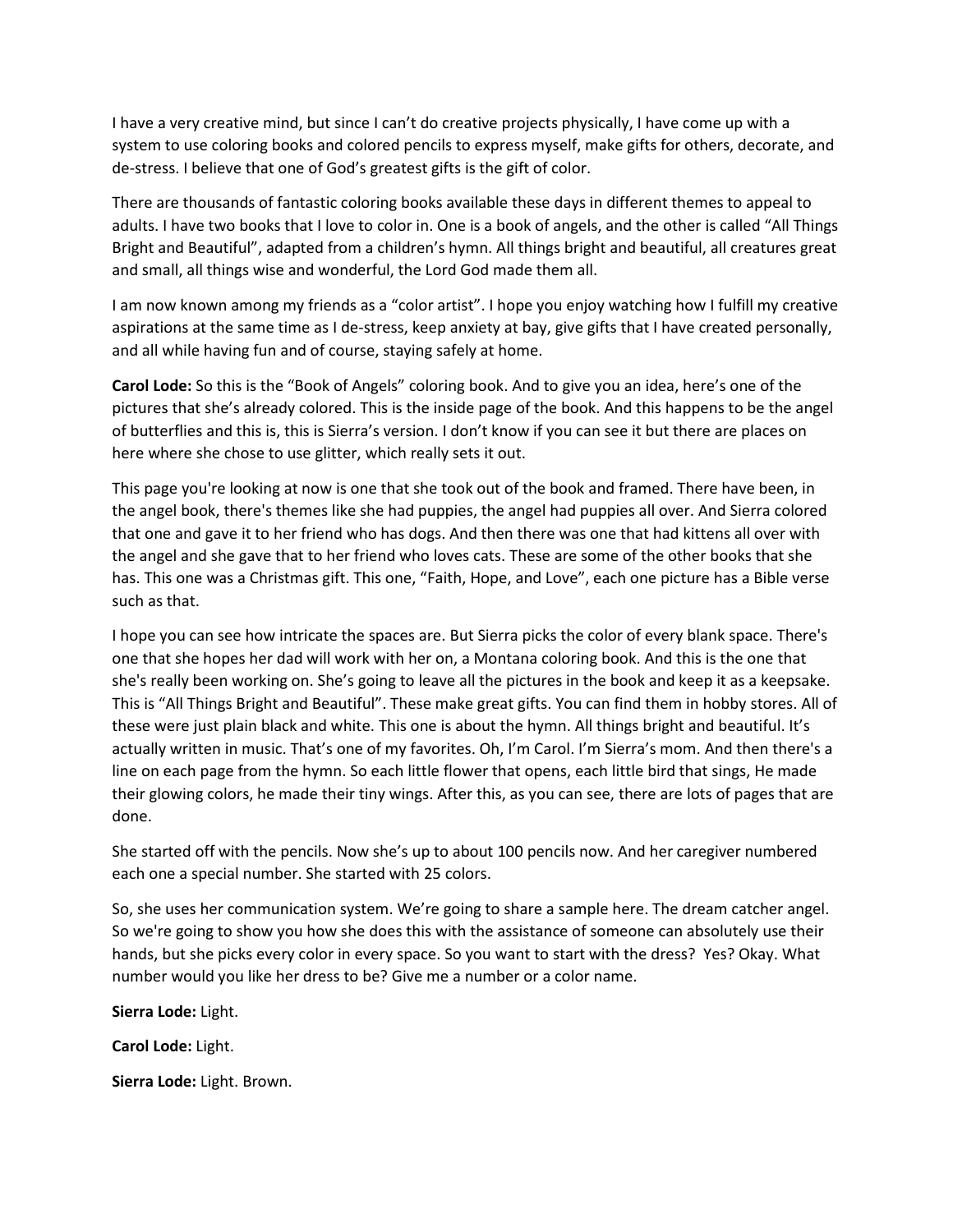**Carol Lode:** Light brown. For her dress? Light brown. What number is light brown? Light brown is six. Number six. Okay. I'm just going to give you a little, a little demo here. So I am her hands and she is the color artist. How about picking a feather color?

**Kimberly Brown:** Thank you, Sarah and Carol, and next I'd like to introduce Jan and Mathalia Stroethoff.

**Mathalia Stroethoff:** We will rest in hope. Psalm 16. My name is Mathalia Stroethoff. I live in Missoula, Montana. I like ride tandem with my Mom, Jan. Covid-19. I graduated from High School in 2013. My adult life was busy and full. I was disappointed when everything was cancelled: no JOBS, no Ink Reality, Group, no Writing Center, no Oula with Jasmine, no Dance with Cora, no Choir with Megan, no Prayer Time with friends.

My Mom helped me with verses: Let [us] sit alone and keep silent, because God has laid it on [us] (Lamentations 3). The lines have fallen to me in pleasant places (Psalm 16). I will bless you . . . And you shall be a blessing (Genesis 12).

**Jan Stroethoff:** Hi. I'm Jan, Mathalia's mom, and we just want to share some of the ideas that we had developed in the process, discovered, with the COVID-19 and everything stopping in Mathalia's busy and full life. I don't want to give the impression that we have it all together. But we, this was kind of what helped us and what we've actually discovered as we've reflected on the time that started for us in about March. So we've learned to grieve. We're just going to summarize, we've learned to grieve and we've learned to be grateful. And then we've learned to reach out and be generous with other people, but it took us a long time. I think the grieving was very big and it took us a long time to figure out, oh, "what do we have to be grateful for?" and then start thinking about how can you reach out. So we just want to share some of the things that we've learned along the way. And maybe they will be a help to you.

**Mathalia Stroethoff:** I talk about my feelings. My schedule helps me remember it's okay to be sad and feel disappointed.

**Jan Stroethoff:** It's okay to feel disappointed. So this is an example of one of Mathalia's days. She likes to know what her schedule is going to look like. So I've got these sheets, we type them up every week as we prepare for the week. So this is a Monday. I started right away by just putting this a COVID Monday, and when I did that I wanted to grieve, but I also wanted to have hope that this was not going to last forever. So in the COVID Monday, we I kept speech therapy. I just put "no speech therapy" and then "no Oula" and "no New Visions dance with Cora". Again to grieve, to be sad. We miss Cora, we miss speech. But also to give the hope that, yes, we hope it will come back in Mathalia's life and we've just kind of kept going. It's much longer than we ever imagined that this would last. But I think it's been helpful for Mathalia. So new things are added. But we have kept the old things so that we have opportunity to be sad, but also opportunity to feel hope.

**Mathalia Stroethoff:** I draw my feelings. When things are hard, I draw a picture. I choose a feeling to cut and paste.

**Jan Stroethoff:** So we, we started a little booklet about COVID and we took some time to draw together about things that we were doing. And we did, we have taken a lot of hikes. This is sort of a picture of our hike. We ride the tandem to the trailhead and this particular day Mathalia had really sore feet and I wanted her to think about the feeling so I used a template from a book and I have it in the resources from Liana Lowenstein, Creative interventions for At-Risk Children, and it just has a sheet of different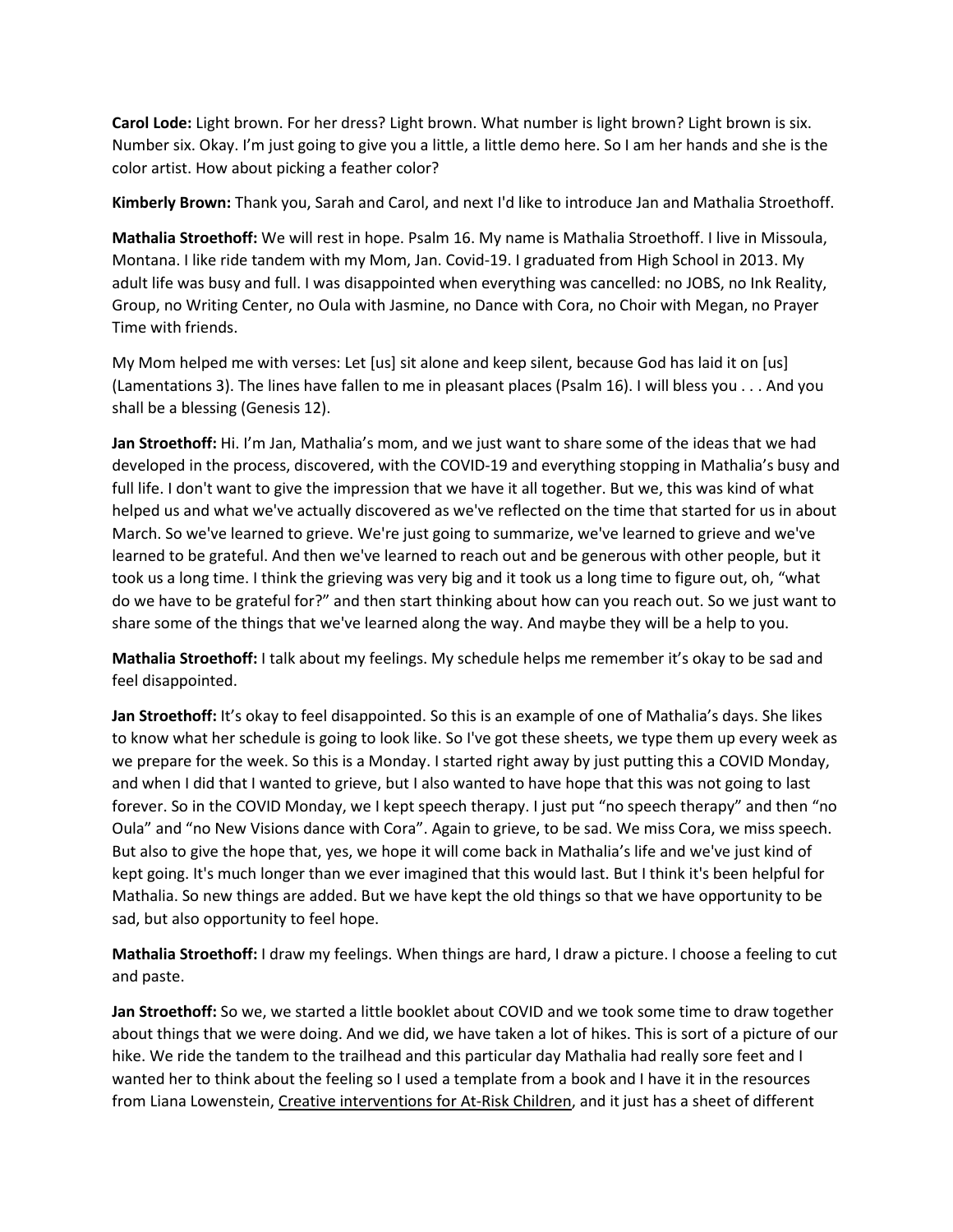feelings that you can cut out. So I asked, I show her the whole sheet. You can get this on the internet, it's all kinds, and educators can, you can find it in the public domain and are for very nominal fee. But all these different feelings. So she decided she liked the sad face. So it was something about guilty. So we crossed off "guilty" and we just wrote "sore feet". And then she, "How do you feel when you hike the mountain with mom?" and then this other picture right here, I don't know if you can see it, but it's "I feel loved." So, but, oh wow, that's great. That's that was the whole point of these wonderful hikes that we took with mom and daughter. So she would cut out the feeling, and we would talk about it. And then it was a process. We did it together. I wrote "I feel" and then she wrote "better". We did this with a lot of different activities and each time I gave her the whole template of all the range of feelings. So that she could kind of think about, "Well, what am I feeling?" Mathalia likes to work towards happy, but I wanted her to feel comfortable to talk about things that are hard.

**Mathalia Stroethoff:** Looking for the good. I write about my day and things I like. Pictures help me with hard things.

**Jan Stroethoff:** So this is the first day that Mathalia had to wear a mask. We went to the doctor and they had made her put a mask on right away, she was sick. And I just, I took a picture. We talked about how her sister Morielle who was in China at the time, wore a mask when we talked to her on Zoom. So it does help Mathalia think about, "Well, I get to be cool like Morielle and wear a mask." This, I decided, and I'm so thankful that I did, that whenever we went out, we, Mathalia would wear a mask. I'm not so good about it. But she is really good. She always remembers to wear a mask. Even right now, she wants to wear a mask. So I'm so thankful. Of course, it's hard to go the doctor, it's hard to find out that she actually had pneumonia. She didn't have, they didn't test her for COVID but she had to take some medication for a week. But looking back, it was a blessing because it got us started on masks and feeling comfortable with that. So that Mathalia can go now, she's been able to start back to work last week, so because she's able to learn that so very very thankful.

Another thing that we do is journaling and Mathalia, thankful for the school system, she has great handwriting, she loves to write about her life. So in the same notebook, I would write the day and then she would just write random thoughts. So, on this particular journal entry, she has entered the hymns that we sang at church that Sunday, "The Church One Foundation", "What a Friend We Have in Jesus", Pastor Steve and Pastor Dave, and then I will sing hymns, and then all the friends that she saw at church that day. Oh, it's just great. And then we talked to Uncle Jeff on the computer on Zoom and then she was thankful during the week Dad has done some painting in her house and she had a new window in her living room. So she's just writing what she's thankful for. So she is really the model for gratitude and looking for the good.

**Mathalia Stroethoff:** Uncovering surprises. Zoom birthday party. Microphone for talking. I do puzzle with Kelsey. I read book with Jasmine. I chat with Nichole. Prayer Time on Zoom.

**Jan Stroethoff:** So this slide is mostly for me. I, during our COVID days, I just needed to relax, to sit still and be silent. And the connections started happening. And I'm just so thankful finally my thinking was able to expand and think about how to make connections with old life and new life. So Zoom is a big part of that. I have done Zoom taking classes or having book groups on Zoom and then I was thinking, oh, I know how to do that. So let's have a birthday party for Missoula with all the family so you can see everyone on your computer.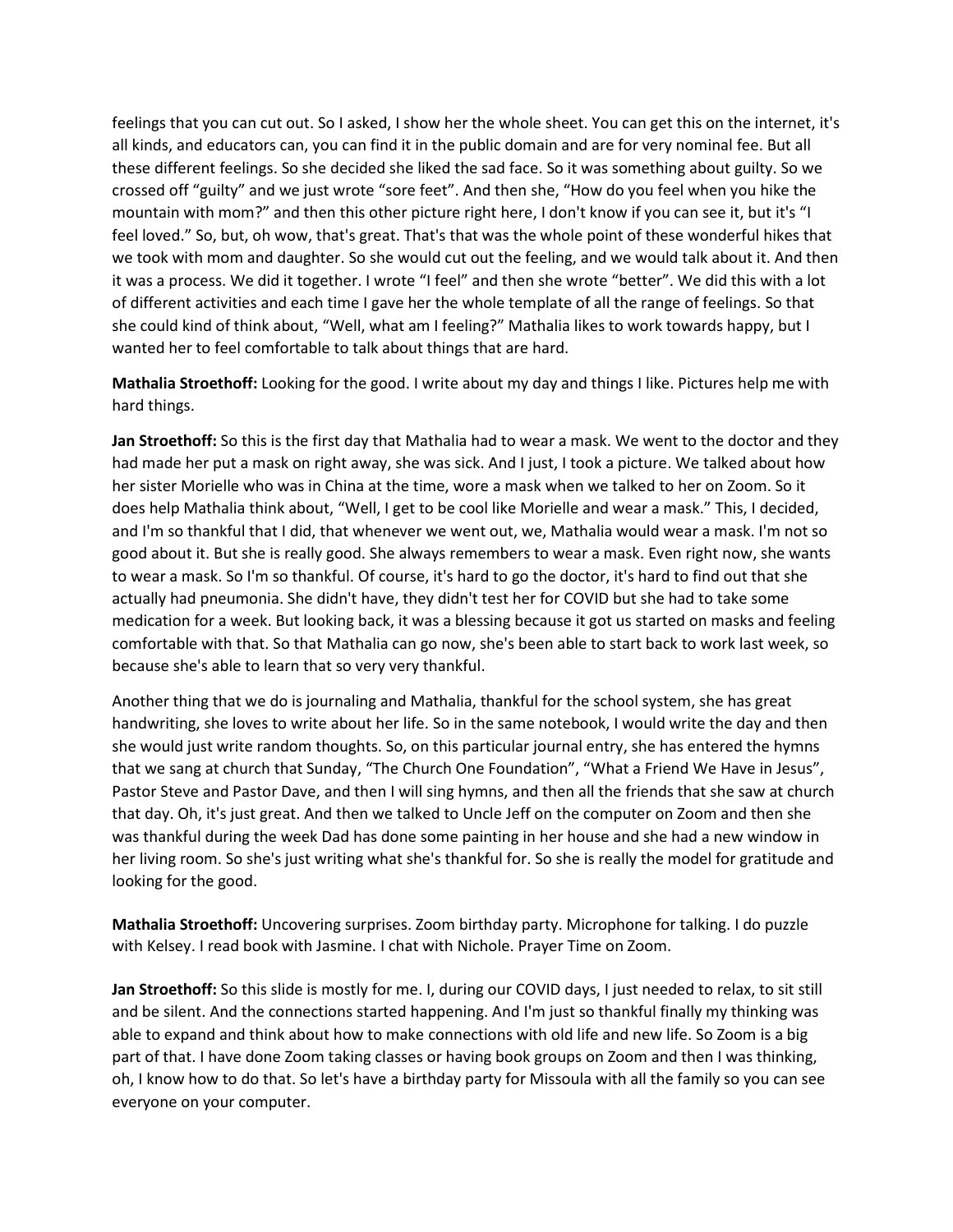And then the microphone is such a blessing. We got the microphone so that Mathalia could do some work for the Consumer Advisory Council. And because of COVID we just didn't return the microphone and it's sitting around and then finally my thinking is, oh, what can we do? Let's use this microphone. So, and then with her helpers, she couldn't they couldn't come into the home anymore, but they could do Zoom and it's so much easier for the helper when Mathalia has a microphone and Zoom. So we set up Zoom meetings with her helpers and the helpers were very creative, thinking of things you can do on Zoom. So sharing the screen, Kelsey found puzzles. You can determine how big, you can choose your picture, choose the size, choose the difficulty, choose how many, number of pieces, and then if you want just the edge pieces available and first you get the edge pieces done and then you get the other pieces put on the screen. If you want the pieces turned or if you want them just exactly how they fit in. Just different levels of difficulty. So Kelsey figured that out. And Jasmine read a book. They each had a copy of a book and they read back and forth and Jasmine asked Mathalia questions. And Nicole was just great with just chatting with Mathalia about her life on Zoom and even helping her eat lunch. Get the lunch out of the refrigerator, warm it up in the microwave, wash the dishes, just kind of prompting her through those steps, not in the room but through Zoom.

And then prayer time was completely cancelled. And I thought, oh, we can have prayer time on Zoom and that just opened the world up for Mathalia with her microphone. People could understand what she was praying and we would read scripture and go around in a circle and they could understand. And now, even though we're meeting in person with masks we still take our microphone. And we're just so thankful for MonTECH that we could borrow it for such a long time. And now we're going to make the purchase. So it and it will, we will use it after COVID. Such a blessing.

**Mathalia Stroethoff:** Reaching out. I like write letters. I like get letters in the mail.

**Jan Stroethoff: S**o one of the things of prayer time was reaching out to the people we were praying for so I was calling them. And I thought, oh Mathalia can reach out with a letter! And then some of the people wrote back and said how grateful they were to receive a kind letter from Mathalia that she was thinking of them and praying for them. And then she would get mail and she loves to get mail! I don't know if you notice, I should have pointed it out in the schedule, but every day is check the mail, very important.

**Mathalia Stroethoff:** It's a process! It's okay to be sad again. Let us sit alone and keep silent, because God has laid it on us. Lamentations 3. It's important to be thankful. The lines have fallen to me in pleasant places. Psalm 16. It takes time, thought and prayer before we are ready to reach out to others. I will bless you. And you shall be a blessing. Thank you.

**Jan Stroethoff:** I just want to emphasize that it's a process and that we circle round and round. Whenever we, the schedule helped us remember the things that we were missing. And when we would be driving out, Mathalia would see the bus stop, or one of the places where she works, and that would bring everything up again and I would say, yeah, don't you miss Ink? I really miss Ink, too. It's okay to be sad again and then to be thankful that we could have parking lot drop-bys at Ink and that Gina her job coach would come out and talk to her from a distance, but we could connect in that way. And then it just takes time to reach out to others and sometimes you just can't do it. You've just got to come back here and sit still and be silent and give yourself the space to do that and not put a lot and be gracious to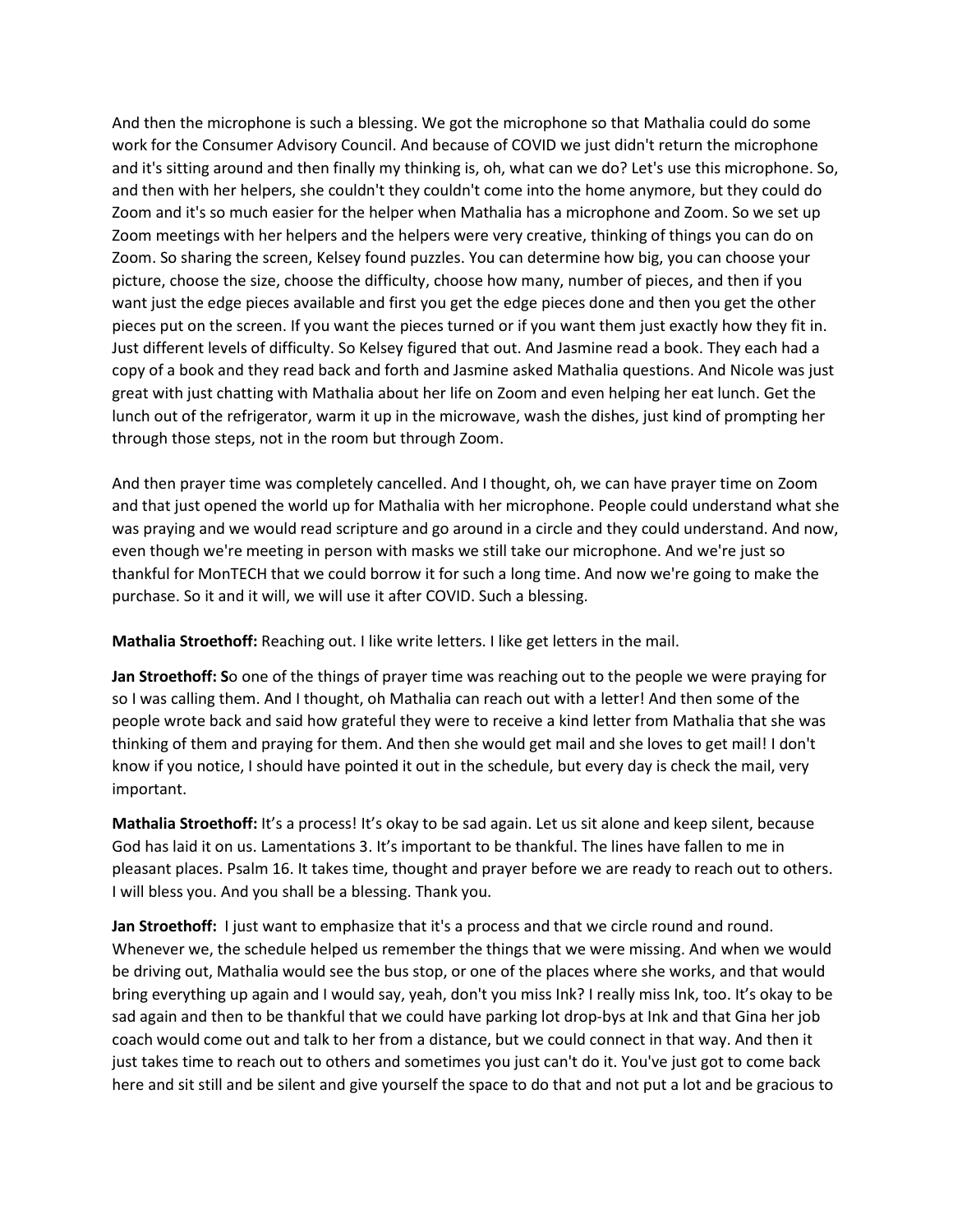yourself. We're gracious to each other during this process, we need to be gracious to ourselves. So I'm still learning that.

I just typed us up some resources. This book, The Moon Is Always Round, is a very sweet book by a father for his son in losing their, his sister, the little boy's sister, and he talks about how the moon is always round, God is always good, even when the moon doesn't look round, the different stages of them. So even in this hard time God is still good. There are still good things going on. And then the prayer book is a very nice chapter-by-chapter, different things about prayer and then Sammy and His Shepherd is a very sweet meditation on Psalm 23 and thinking about going through the Valley of the Shadow of Death. Many people are going through the Valley of the Shadow of Death through loved ones and, but even the loss, loss of job or loss of friends is a sorrow, and it was helpful. And then this is the book that I got the feelings template from if you want to use that but truly, you can get it from the internet. And then I included my contact information down here, just because it's hard to talk to a computer. I would like to talk to you and see your eyes and interact after the workshop, but I, we can't do that. So I just put my email there if you'd like to reach out and say what was helpful or things that you have discovered in the process of COVID-19 living with challenges. I'll turn it back over to Kim.

**Kimberly Brown:** Thank you very much, Jan and Mathalia, for the information that you shared. And I will just finish up our presentation with a few other ideas for you. Again, my name is Kim brown. Here are some thoughts about fostering resilience and you've heard some of these in the other presentations today. Recognizing what we can and cannot control, and then letting go of those things that we cannot control. And looking at how we can build supportive environments for ourselves. How do we surround ourselves with family members, with peers, with our religious affiliations, workplace colleagues, school? And we may not be able to physically surround ourselves with these different supports in our lives, but we can use Zoom or telephone or sending cards; Mathalia talked about loving to get mail. So there are different ways that we can keep those environments active and growing and finding ways to continue being in community. Because that's so important to being resilient and making it through really tough times.

Shifting our roles and our goals, and this is part of acceptance. Just recognizing that the year 2020 looks a lot different than the year 2019 and that's just something to accept. And how can we look for the blessings and the gratitudes and allow ourselves space to be sad as well?

Much of what you will read out there about filling your own cup, self-care, will talk about the need to create a predictable routine. Because as humans we tend to do better if we have some kind of organization and structure, at the same time not being mean to ourselves if we don't follow the routine all the time because sometimes it just can't happen. And then participating in group activities and helping other people can also really help to nourish ourselves.

Elizabeth talked about balance in life. And this is just another visual way of looking at that, making sure that when we're taking care of our needs each day, we think about our mind needs. How can we feed our mind, whether it's through reading or learning something different? How do we nourish our spirit, our body, and our social and emotional selves?

Mix and match the different strategies that you use. So even though routines are helpful, it's also helpful to be flexible. And so try out different kinds of exercise. Maybe one day it's doing yoga at home. Maybe one day it's going outside for a hike. Maybe one day it's, and this is a photo of my dog, it's playing in the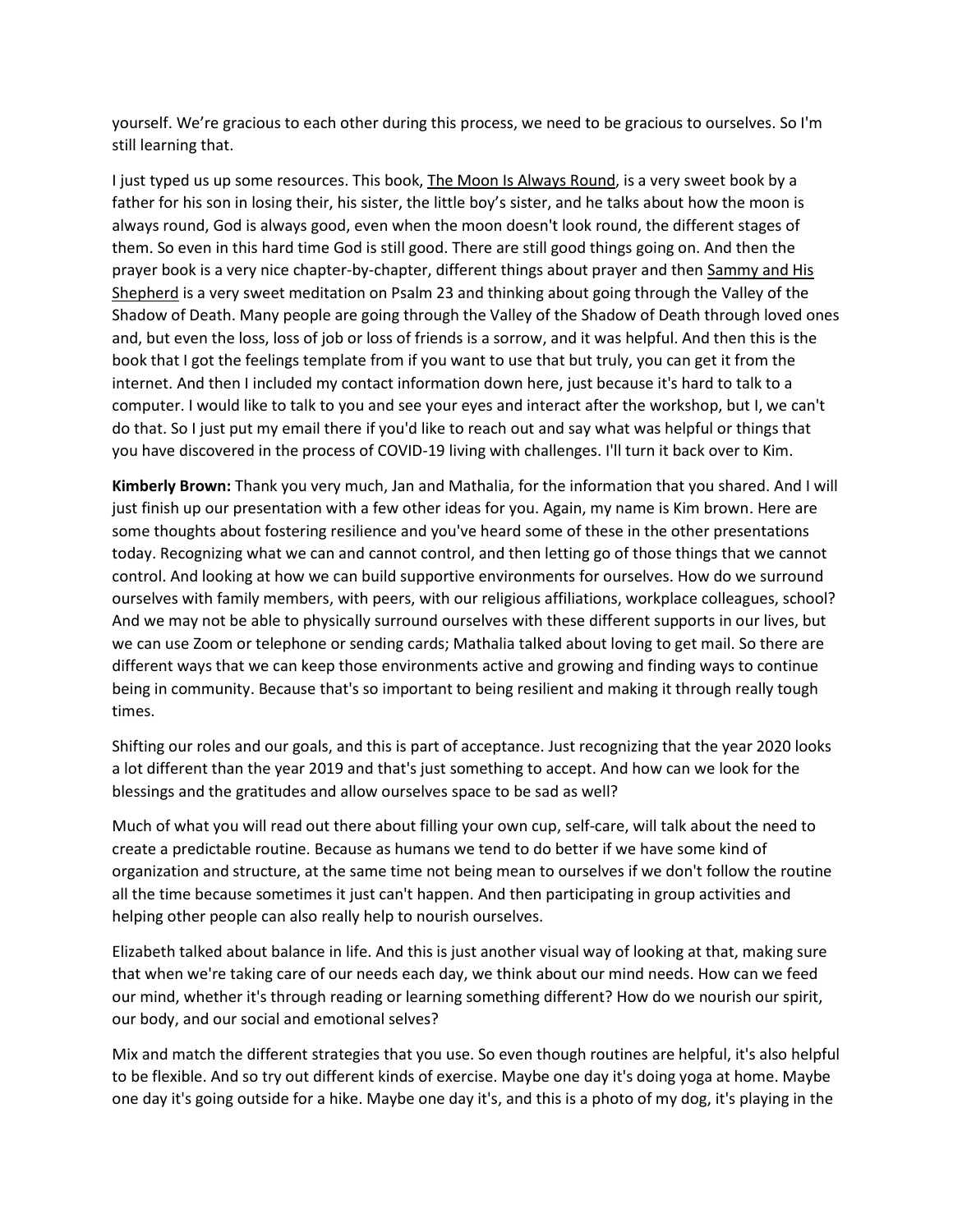mud. Mud is great, mud is fun. Spending time with pets can be enormously reenergizing and healing and time in nature. Elizabeth shared a lovely photo of areas in Montana to hike.

Mini-meditations like noticing five things. We can do mindful walking where if we're out for a walk, really paying attention to the sights and the sounds and the smells around us. Or listening to music. If you have a favorite piece of music, try and pick out one instrument or one voice in that piece of music and follow it all the way through. And if you lose the instrument or the voice that you're trying to follow, that's okay. Pick it up again when you can.

Beading is a really meditative way for some people to be present and in the moment. And what about play? Play, I think is so important. Go outside and blow bubbles. Get some Silly Putty and play with it, jump in a mud puddle, put on a puppet show. As adults, especially, we often move away from the idea of play. And yet, it can be such a great way to fill our cups. So get out there and play.

Create something, and I don't mean a masterpiece. I have seen a lot of videos of people who are making these amazing meals or they're quilting this fabulous quilt. And that can just add pressure. By creating something, I mean grab a piece of paper and just start doodling and then color in the doodles. Create beautiful color art like Sierra showed us. There are so many ways that we can create something without putting a lot of pressure on ourselves to have it be a masterpiece, or have us be perfect.

Water can be a great way to fill our cup, and in several different ways. This is a picture of a lake that I used to love to swim in. And when I jumped into the water, I could just feel the whole day washing away. Sierra shared with me how she loves to watch moving water like rivers or waterfalls and how that really is a way for her to reenergize herself. So think about ways that water or nature might help you to fill your cup.

Here are a few ideas from the Holistic Art-based Program. And again, I've shared the website with you if you're interested in learning more. There are lots and lots of ideas that these folks will share. Things like painting on a line, where if you have other people in your bubble, you can string a line, a clothesline or a piece of rope, across a room or outside, and then attach blank pieces of paper on the string with clothes pins. And then everyone tries to paint their piece of paper at the same time. The papers all jump around. And it makes it really hard to be a perfectionist, because it's hard to paint when your paper's moving. So it's a way that you can play and maybe let go of some of that need to create a masterpiece.

There are different ways that you can practice with breath to be more mindful and to do minimeditations. You can "Take Five", where you're breathing in and out and in and out following your fingers. Or you can do "Figure Eight" breathing, where you imagine that your breaths are traveling a figure eight pattern or the infinity symbol.

You can do a doodle draw where you draw for one minute without lifting your pen or your pencil or your crayon and then try to turn the doodle into a picture. And I'll share with you that my grandson and I actually did that one over the weekend because he experiences a fair bit of anxiety and has a really hard time actually even starting a drawing. So we did some doodle drawing and came up with fantastic and fun pictures that we made into a book for him.

I'd like to close out today with just some other resources to share with you and hopefully the conference presenters will make these available to you as a handout after the conference so that you can take these foam and look at them when you have time. There are some resources here that are directly related to